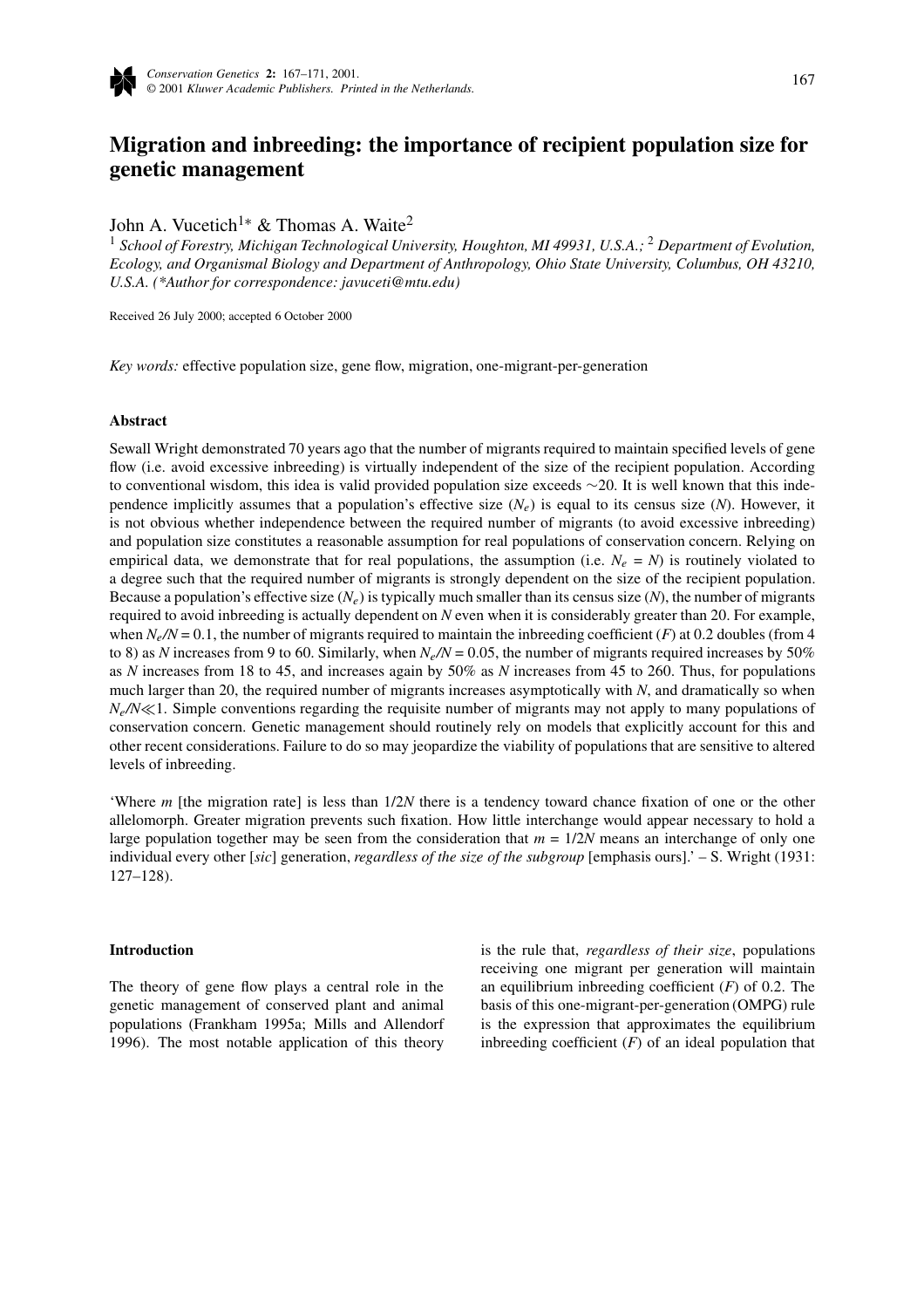receives migrants (Futuyma 1986):

$$
F \approx 1/(4Nm + 1),\tag{1}
$$

where *N* is the size of the ideal population, *m* is the migration rate (migrants per generation), and *Nm* is the number of migrants required to maintain  $F$  at a particular value. Specifically, the OMPG rule arises because  $Nm = 1$  when  $F = 0.2$  in Equation (1), which depends on all of the assumptions of Wright's (1931) island model (see Mills and Allendorf [1996] for a review of these assumptions as they pertain to the OMPG rule). This somewhat arbitrary level of *F* is thought to represent an appropriate balance between the conflicting goals of avoiding inbreeding depression (e.g. Jimenez et al. 1994; Keller et al. 1994; Sachherri et al. 1998) and maintaining local adaptation (Mills and Allendorf 1996).

An elegant, purported property of the OMPG rule is that *Nm* is (virtually) independent of *N*. This arises because  $F$  is very close to 0.2 (i.e. within  $6\%$ ) for populations receiving OMPG for all values of *N*>20 (Figure 1; see also Figure 3 of Mills and Allendorf 1996). The deviation for populations with effective sizes of less than 20 is considered to be inconsequential since such small populations are likely to go extinct due to demographic and environmental stochasticity (Mills and Allendorf 1996). Thus, *Nm* is virtually independent of *N* under the assumptions of the OMPG rule.

Because it derives from Equation 1, the OMPG rule strictly applies to ideal populations, for which  $N_e$  = *N*. Thus, the OMPG should strictly be read as: regardless of their *effective* (rather than census) size, populations receiving one migrant per generation will maintain an equilibrium inbreeding coefficient (*F*) of 0.2. Because for most real populations  $N_e$  < *N* (Frankham 1995b), managers are faced with the challenge of translating between effective and census population size and between effective and actual number of migrants. Although the necessity of this translation may be obvious, the consequences may be nonintuitive because of the complex properties and assumptions of Equation 1 (e.g. nonlinearity and its approximate nature) and because  $N_e$  may typically be an order of magnitude smaller than *N* (Frankham 1995b; Vucetich et al. 1997).

As a means of conserving genetic diversity, the OMPG rule has been advocated for general (e.g. Franklin 1980; Frankel and Soulé 1981; Allendorf 1983; Gogan 1990; Mace and Lande 1991) and specific (e.g. U.S. Fish and Wildlife Service 1988; Triggs et al. 1989) circumstances. With a view towards providing a guide for managers, recent studies have explored the potentially misleading properties of Equation 1 (e.g. Mills and Allendorf 1996; Whitlock and McCauley 1999; Vucetich and Waite 2000). In doing so, these studies have discredited the application of the OMPG rule for management. This criticism of the OMPG rule appears to be serving an important purpose, as evidenced by the 36 citations Mills and Allendorf (1996) received between 1998 and 2000 (according to the Institute for Scientific Information $\mathbb{B}$ ). Some (e.g. Kark et al. 1999), but not all, of these studies citing Mills and Allendorf reflect an improved understanding of the inadequacies of the OMPG rule for genetic management.

Building on recent efforts to clarify the application of the OMPG rule, we explore the relationship between *N* and *Nm* when the assumption  $N_e = N$ is violated to the degree typical of real populations. In doing so, we show that the required number of migrants is strongly dependent on population size for real populations (i.e. where  $N_e/N < 1$ ) and thus highlight another potentially misleading property of the OMPG rule.

# **Methods**

To show that *Nm* is especially dependent on the census size of the recipient population when  $N_e \, < N$ , we begin with an exact expression for the equilibrium inbreeding coefficient of a population that receives migrants (Futuyma 1986):

$$
F = \frac{(1-m)^2}{2N - (2N-1)(1-m)^2} \,. \tag{2}
$$

When  $N_e < N$  (e.g. due to population fluctuation), *N* in Equation 2 should be replaced with  $N_e$ . The appropriateness of this substitution has been demonstrated with analytical (Rannala 1996; Hudson 1998) and simulation (Vucetich and Waite 2000) analyses. To highlight the influence of  $N_e/N$  we express  $N_e$  as  $\alpha N$ , where  $\alpha$ represents the  $N_e/N$  ratio. (This ratio is usually  $< 1$  and may be estimated using a variety of demographic [e.g. Vucetich and Waite 1998] and molecular genetic techniques [e.g. Waples 1989; Jorde and Ryman 1995].) These substitutions yield:

$$
F = \frac{(1-m)^2}{2\alpha N - (2\alpha N - 1)(1-m)^2}.
$$
 (3)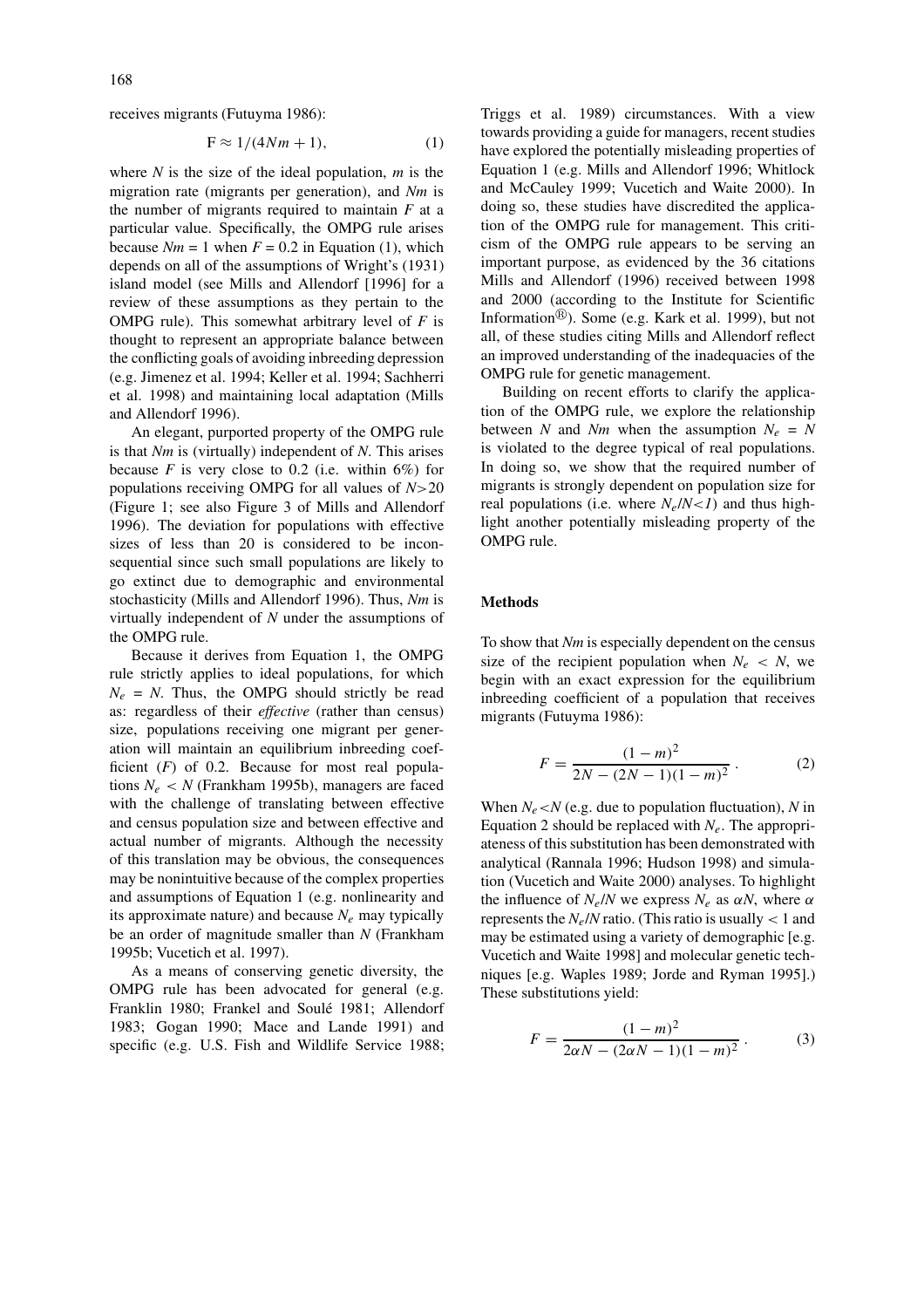The accuracy of this model depends on the assumption that the quantity  $(1-m)^2$  approximates the probability that neither of two randomly selected alleles (from within the population) comes from a migrant (Futuyma 1986). This assumption should hold when migrants are randomly selected either from an effectively infinite single source population (i.e. island-continent model) or from an effectively infinite pool of finite subpopulations (i.e. island model) (Futuyma 1986). Under these conditions, the size of the migrant pool is effectively infinite and the  $N_e/N$ ratio of the migrant pool is thus inconsequential (see Vucetich and Waite 2000). However, if the migrant pool is not effectively infinite, then our model may need to be adjusted to account for the influence of  $N_e/N$  on the migrant pool. Here, we simply point out that under such conditions the required number of migrants per generation would likely exceed the number predicted by Equation 3.

### **Results and discussion**

The OMPG rule is a special case of Equation 3, where  $\alpha = 1$  (i.e.  $N_e = N$ ). Thus, for the case where  $N_e$  = *N*, *Nm* is virtually independent of *N* under the assumptions of the OMPG rule. However, as  $N_e$ decreases from *N* (i.e.  $\alpha$  < 1), the value of *F* becomes increasingly sensitive to changes in *N*, for any given value of *Nm* (Figure 1). For example, when  $N_e/N$ is 0.1 and *Nm* is held constant at 10, *F* more than doubles as *N* increases from 20 to 100. To evaluate this point more formally, we derive an expression for the (actual) number of migrants by solving Equation 3 for *m*, multiplying both sides of the resulting expression by *N*, setting  $F = 0.2$ , and simplifying:

$$
Nm = \frac{N(\alpha N + 2 - \sqrt{(\alpha N + 2)\alpha N})}{\alpha N + 2} \approx \frac{N}{\alpha N + 2}.
$$
 (4)

To characterize the behavior of this equation, we note that the numerator can be approximated as *N*. Inspection of this simplified expression reveals that  $(N_e/N)^{-1}$ is simply the asymptotic value for *Nm* as *N* becomes large. In accordance with the OMPG rule, the number of migrants required to maintain *F* at the arbitrary value of 0.2 is nearly independent of *N* when  $\alpha$  = 1 (Figure 2). However, as *N*<sup>e</sup> decreases from *N* (i.e.  $\alpha$ <*1*), the number of migrants required to maintain *F* at 0.2 increases substantially as *N* increases. For example, when  $N_e/N$  is 0.1, the required number of migrants doubles (from 4 to 8) as the census size of



*Figure 1.* The equilibrium inbreeding coefficient (*F*) as a function of recipient population size (*N*). Each curve represents hypothetical populations receiving the number of migrants per generation (*Nm*) required to yield an asymptotic (with respect to *N*) *F* of 0.2, given the population's  $N_e/N$  ratio. For example, when  $N_e/N = 0.1$ , 10 migrants per generation will yield *F* values within 80% of 0.2, but not until  $N > 60$ . The curves were generated according to Equation 4. The ranges and orientation of the axes are set to facilitate direct comparison with Figure 3 in Mills and Allendorf (1996).

the local population increases from 9 to 60 individuals. Similarly, when  $N_e/N$  is 0.05, the required number of migrants increases by 50% (from 8 to 12) as the census size increases from 18 to 45, and increases again by 50% (from 12 to 18) as the census size increases from 45 to 260.

These results are significant because most real populations are characterized by a small  $N_e/N$  ratio. Based on 37 empirical estimates of  $N_e/N$  (Frankham 1995b), a typical population (i.e. median  $N_e/N = 0.11$ ) would require some number of migrants (i.e. 9) that is strongly dependent on *N* for  $N \le 55$  (i.e. when *N*  $= 55$ , *F* is <80% of the asymptotic value; Figure 3). Based on the same 37 estimates, 20% of the populations would require some number of migrants (i.e. 4) that is strongly dependent (i.e.  $< 80\%$  of the asymptote) on *N*, but only for  $N \lesssim 25$ . However, at the other extreme, 20% of the populations would require some number (i.e. 28) that is strongly dependent (i.e.  $<80\%$ ) of the asymptote) on *N*, even for *N* as large as ∼165.

Analysis of the conventional one-migrant-pergeneration rule reinforces recent claims that OMPG will rarely be adequate to meet goals for the genetic management of real populations (Mills and Allendorf 1996; Vucetich and Waite 2000; this study). Previ-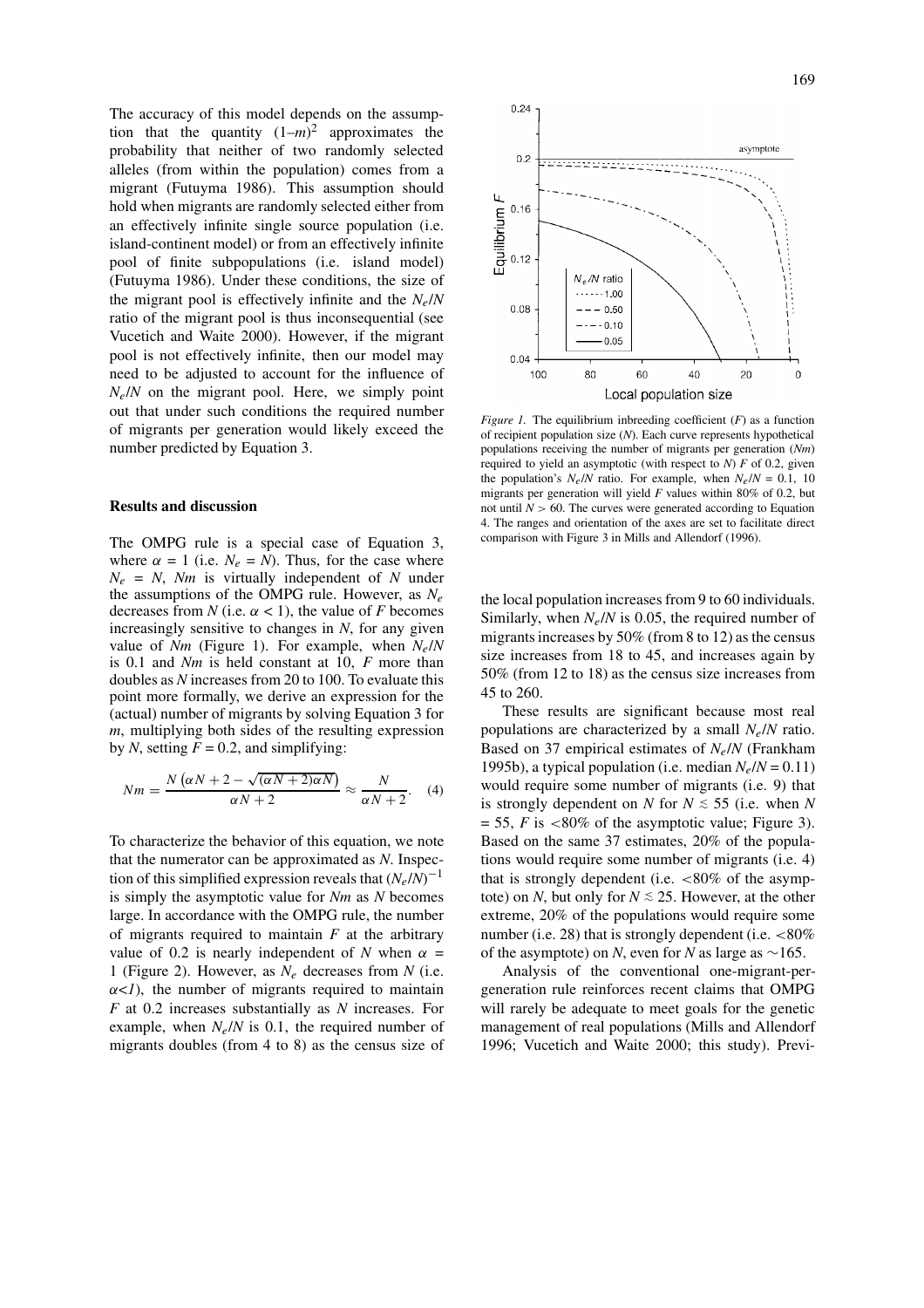

*Figure 2.* (a) The number of migrants per generation (*Nm* in Equation 4) required to maintain the equilibrium inbreeding coefficient (*F*) at 0.2 as a function of local population size for various values of  $N_e/N$  (i.e.  $\alpha$  in Equation 4). (b) The curves presented in panel (a) are rescaled to facilitate comparison across *N*e/*N* ratios.

ously, we explored how decreases in  $N_e/N$  lead to increases in the actual number of migrants required to maintain *F* at a given level (Vucetich and Waite 2000). Specifically, we indicated that when *F* is set to 0.2,  $Nm = 1/\alpha = (N_e/N)^{-1}$ , which implies that for a typical value of  $N_e/N$  (i.e. ~0.1; Frankham 1995b) the maintenance of *F* at 0.2 would require ∼10 migrants per generation. According to conventional wisdom (Hartl and Clark 1986), these results should not apply when  $N_e$  is small (i.e.  $\leq 20$  Mills and Allendorf 1996). This apparent limitation has not been of concern because such small populations are prone to rapid extinction due to nongenetic factors (see also Vucetich and Waite 1999). However, empirical considerations indicate that because the effective size of real populations is often much smaller than the census size, the requisite number of migrants may typically depend on population (census) size even when it is on the order of 200. Thus, for real populations of conservation



*Figure 3.* The number of migrants per generation (*Nm*) required to maintain the equilibrium inbreeding coefficient (*F*) at 0.2 as a function of population size (*N*). Each curve corresponds to a percentile of an empirical distribution of *N*e/*N* representing 37 animal populations (Frankham 1995b). For example, since the 80th percentile of this distribution corresponds to  $N_e/N = 0.036$ , the curve labeled '80th percentile' represents values of *Nm* (i.e. Equation 4) over a range of local population sizes (*N*) where  $\alpha = N_e/N \ge 0.036$ .

concern, it will seldom be appropriate to assume that the number of migrants required to avoid inbreeding is independent of the size of the recipient population. For real populations, the actual required number of migrants depends on *N*e/*N* (Vucetich and Waite 2000), recipient population size (this study), and other important factors (Mills and Allendorf 1996; Whitlock and McCauley 1999). Therefore, simple conventions like the OMPG rule may be inappropriate for the genetic management of many populations.

### **Acknowledgements**

We thank Kristin Field and Scott Mills for helpful comments on the ms. This work was supported by a McIntire-Stennis grant to TAW.

#### **References**

- Allendorf FW (1983) Isolation, gene-flow, and genetic differentiation among populations. In: *Genetics and Conservation: a reference for managing wild animal and plant populations* (eds. Schonewald-Cox cm, Chambers SM, MacBryde B, Thomas WL), pp. 51–65. Benjamin/Cummings, Menlo Park, California.
- Frankel OH, Soulé ME (1981) *Conservation and Evolution*. Cambridge University Press, Cambridge, United Kingdom.
- Frankham R (1995a) Conservation genetics. *Ann. Rev. Gen.*, **29**, 305–327.
- Frankham R (1995b) Effective population size/adult population size ratios in wildlife: a review. *Gen. Res.*, **66**, 95–107.